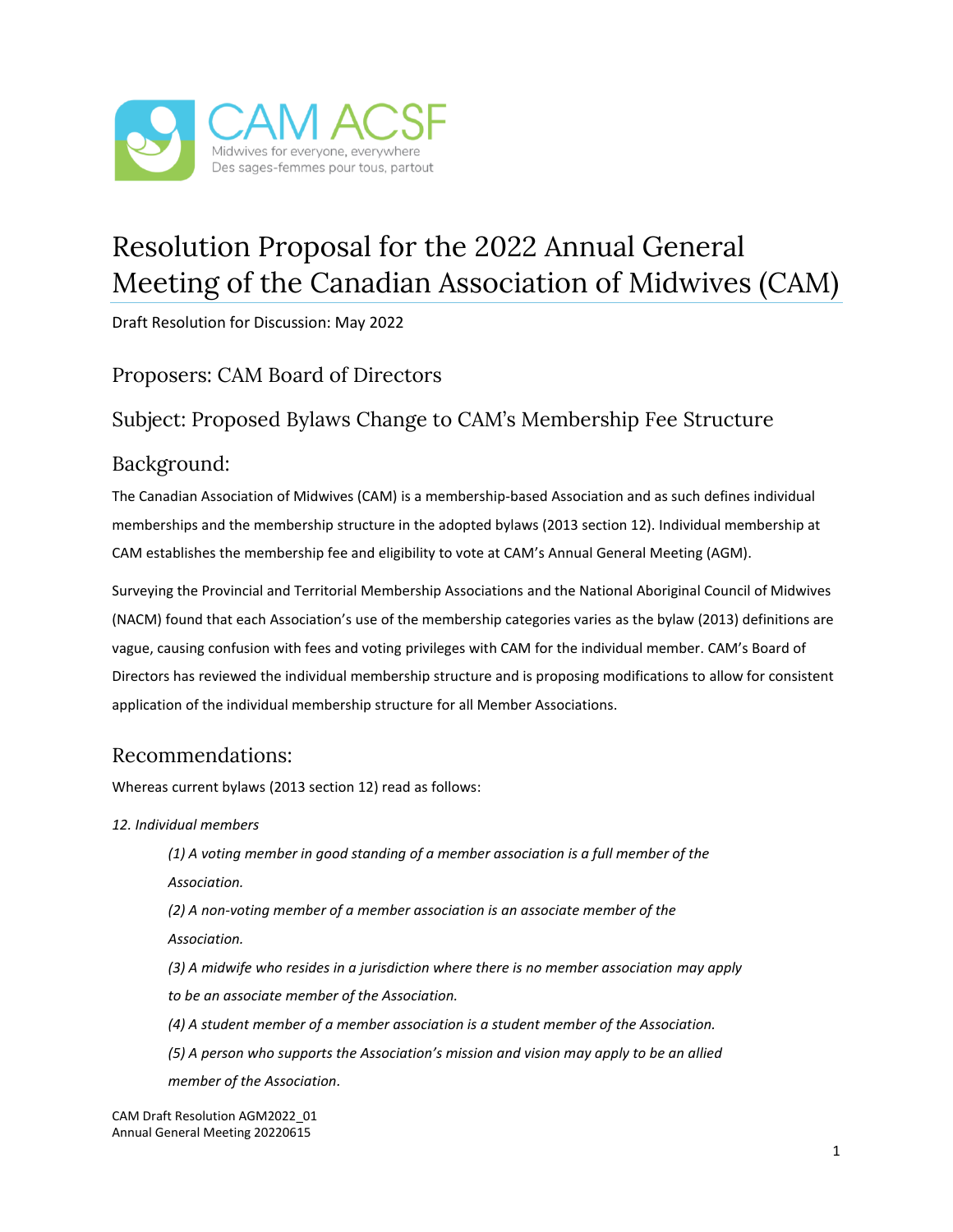

*(6) The Directors may choose to honour any person who has made a significant contribution to midwifery by appointing that person an honorary member of the Association. (7) The Directors may set the membership fees for individual members.*

The Board of Directors has reviewed the current individual membership structure and is recommending the following three modifications:

- 1. Remove Associate non-voting member as an individual CAM member type in the CAM bylaws and membership fee structures.
- 2. Adopt two levels of fees within the Full Member category:
	- a. **Midwife Professionally Active**: Midwives who are working full-time or part-time in any professional setting (ex. Clinical practice, research, education, regulation, government etc.)
	- b. **Midwife Professionally Inactive**: Midwives who are on temporary or long-term leave from any professional setting (ex. parental or sick leave, retired & long-term disability etc.)
- 3. Change from Allied Member to Supportive Member.

**Be it resolved that** the Canadian Association of Midwives' bylaws are updated to read as follows:

- *(1) A Full Member is a voting member of CAM. A Full Member may fall into one of the two following categories:*
	- *Midwife Professionally Active: Midwives who are working full or part-time in any professional setting (ex. Clinical practice, research, education, regulation, government etc.)*
	- *Midwife Professionally Inactive: Midwives who are on temporary or long-term leave from any professional setting (ex. Maternity or sick leave, retired & long-term disability etc.)*

*(2) A Student Member of a Member Association is a Student Member of CAM. Student Members are nonvoting members.* 

*(3) A person who is not a midwife or a student midwife and wishes to support the mission and vision of CAM may apply to be a Supportive Member. Supportive Members are non-voting members.* 

*(4) The Directors set the membership fees for individual members.*